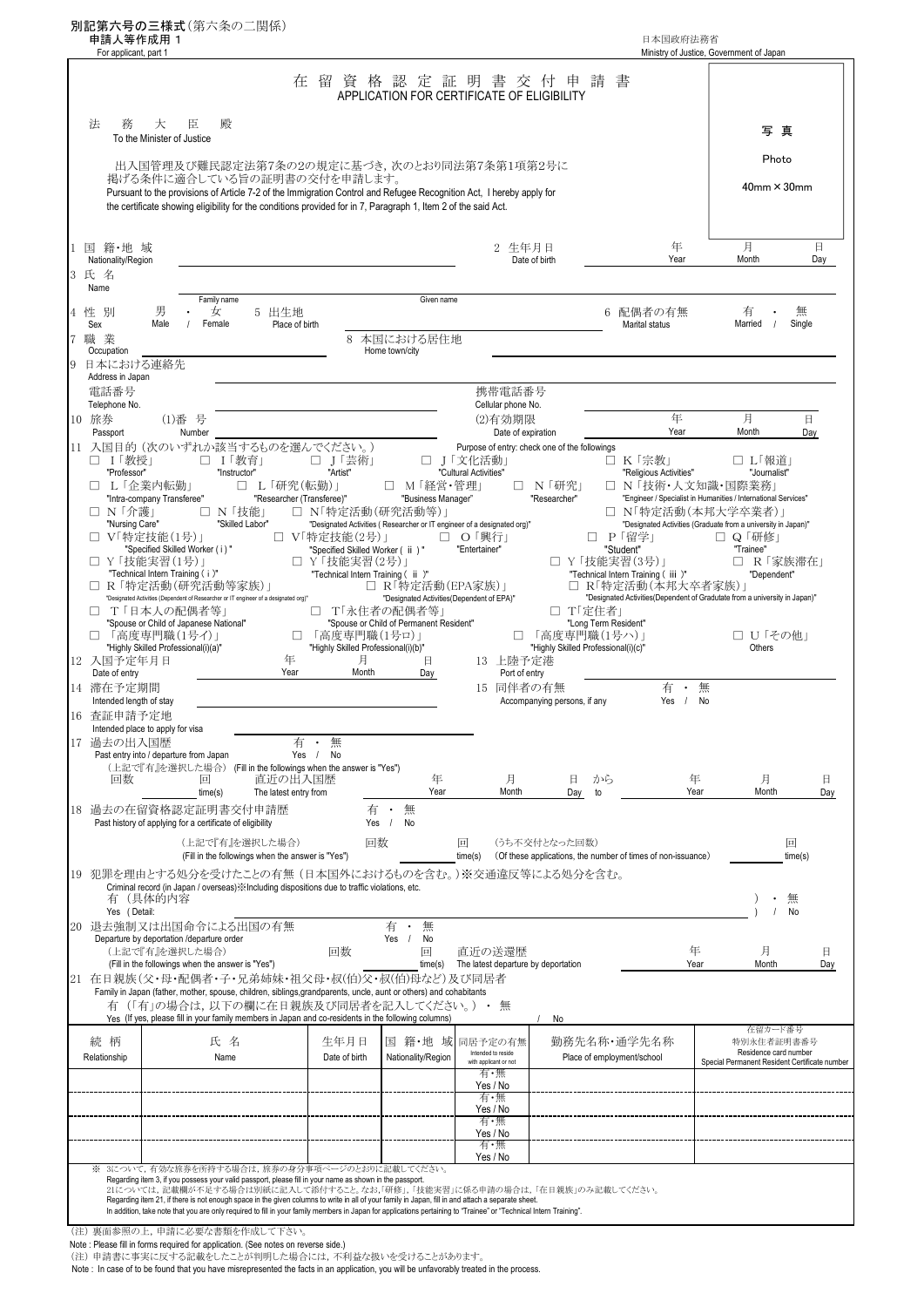## (このシートは提出する必要はありません。There is no need to submit this sheet.)

申請人等作成用2から4,所属機関等作成用等1から4は,入国目的に従って,次の様式を使用してください。

|                  | Select type of form which corresponds to the purpose of entry in Japan                                                                                                                            |                                                                             |                      |              |                | 使用する申請書                  |                          | Type of form     |                          |                          |  |
|------------------|---------------------------------------------------------------------------------------------------------------------------------------------------------------------------------------------------|-----------------------------------------------------------------------------|----------------------|--------------|----------------|--------------------------|--------------------------|------------------|--------------------------|--------------------------|--|
|                  | 入国目的                                                                                                                                                                                              |                                                                             | 申請人等作成用<br>所属機関等作成用等 |              |                |                          |                          |                  |                          |                          |  |
|                  | Purpose of entry                                                                                                                                                                                  | 例<br>Example                                                                |                      |              | For applicants |                          |                          | For organization |                          |                          |  |
|                  |                                                                                                                                                                                                   |                                                                             | 1                    | 2            | 3              | 4                        | 1                        | $\overline{2}$   | 3                        | 4                        |  |
|                  | 大学等において高度の専門的な能力を有する人材として研究、研究の指導                                                                                                                                                                 | 大学教授                                                                        |                      |              |                |                          |                          |                  |                          |                          |  |
|                  | 又は教育に従事すること(※)                                                                                                                                                                                    | Professor                                                                   |                      |              |                |                          |                          |                  |                          |                          |  |
|                  | Activities of highly skilled professionals who engage in research,research guidance or education<br>at colleges (※)                                                                               |                                                                             |                      |              |                |                          |                          |                  |                          |                          |  |
| 1                | 大学等における研究の指導又は教育等                                                                                                                                                                                 |                                                                             | O                    | -1           |                | $\overline{\phantom{a}}$ | I                        |                  |                          |                          |  |
|                  | Activities for research, research guidance or education at colleges                                                                                                                               |                                                                             |                      |              |                |                          |                          |                  |                          |                          |  |
|                  | 中学校、高等学校等における語学教育等                                                                                                                                                                                | 中学校の語学教師                                                                    |                      |              |                |                          |                          |                  |                          |                          |  |
|                  | Activities to engage in language instruction at junior high schools and high schools, etc.                                                                                                        | Junior high school language teacher                                         |                      |              |                |                          |                          |                  |                          |                          |  |
|                  | 収入を伴う芸術上の活動 Activities for the arts that provide an income                                                                                                                                        | 作曲家, 写真家 Composer, Photographer                                             |                      |              |                |                          |                          |                  |                          |                          |  |
| $\overline{2}$   | 収入を伴わない学術・芸術上の活動又は日本特有の文化・技芸の研究・修得                                                                                                                                                                | 茶道、柔道を修得しようとする者                                                             | O                    | J            | J              | $\overline{\phantom{a}}$ | J                        |                  |                          |                          |  |
|                  | Academic or artistic activities that provide no income, or activities for the purpose of pursuing learning                                                                                        | Study tea ceremony, judo                                                    |                      |              |                |                          |                          |                  |                          |                          |  |
|                  | and acquiring Japanese culture or arts                                                                                                                                                            |                                                                             |                      |              |                |                          |                          |                  |                          |                          |  |
| 3                | 外国の宗教団体から派遣されて行う布教活動                                                                                                                                                                              | 司教. 宣教師                                                                     | O                    | K            |                | $\overline{a}$           | Κ                        |                  |                          |                          |  |
|                  | eligious activities conducted by foreign religious workers dispatched by foreign religious organizations<br>外国の報道機関との契約に基づく報道上の活動                                                                 | Bishop, Missionary<br>新聞記者. 報道カメラマン                                         |                      |              |                |                          |                          |                  |                          |                          |  |
|                  | Journalistic activities conducted on the basis of a contract with a foreign press organization                                                                                                    | Journalist, News photographer                                               |                      |              |                |                          |                          |                  |                          |                          |  |
|                  | 日本にある事業所に期間を定めて転勤して研究活動に従事すること                                                                                                                                                                    | 外資系企業の研究者                                                                   |                      |              |                |                          |                          |                  |                          |                          |  |
|                  | Activities of research who have been transferred to a business office in Japan for a limited period of time                                                                                       | Researcher assigned to a foreign firm                                       |                      |              |                |                          |                          |                  |                          |                          |  |
|                  | 日本にある事業所に期間を定めて転勤して高度の専門的な能力を有する人材                                                                                                                                                                | 外資系企業の駐在員                                                                   |                      |              |                |                          |                          |                  |                          |                          |  |
| 4                | として自然科学又は人文科学の分野の専門的技術又は知識を必要とする業務に                                                                                                                                                               | Employee assigned to a foreign firm                                         |                      |              |                | $\overline{\phantom{a}}$ |                          |                  |                          |                          |  |
|                  | 従事すること(※) Activities of highly skilled professionals who have been transferred to                                                                                                                 |                                                                             | O                    | L            |                |                          | L                        |                  |                          |                          |  |
|                  | a business office in Japan for a limited period of time and who are to engage in services which                                                                                                   |                                                                             |                      |              |                |                          |                          |                  |                          |                          |  |
|                  | require knowledge pertinent to the field of natural science or human science (※)                                                                                                                  |                                                                             |                      |              |                |                          |                          |                  |                          |                          |  |
|                  | 日本にある事業所に期間を定めて転勤して専門的技術等を必要とする業務に                                                                                                                                                                |                                                                             |                      |              |                |                          |                          |                  |                          |                          |  |
|                  | 従事すること Activities of specialists who have been transferred to a business office                                                                                                                   |                                                                             |                      |              |                |                          |                          |                  |                          |                          |  |
|                  | n Japan for a limited period of time                                                                                                                                                              |                                                                             |                      |              |                |                          |                          |                  |                          |                          |  |
|                  | 高度の専門的な能力を有する人材として事業の経営又は管理に従事すること(※)<br>Activities of highly skilled professionals who operate or manage business (※)                                                                            | 企業の社長, 取締役, 部長<br>President, director, division head of a company           |                      |              |                |                          |                          |                  |                          |                          |  |
| 5                | 事業の経営又は管理                                                                                                                                                                                         |                                                                             | O                    | м            |                | ÷,                       | M                        |                  |                          |                          |  |
|                  | Operation or management of business                                                                                                                                                               |                                                                             |                      |              |                |                          |                          |                  |                          |                          |  |
|                  | 高度の専門的な能力を有する人材として研究、研究の指導又は教育に                                                                                                                                                                   | 政府関係機関. 企業の研究者                                                              |                      |              |                |                          |                          |                  |                          |                          |  |
|                  | 従事すること(1に該当する場合を除く。)(※)                                                                                                                                                                           |                                                                             |                      |              |                |                          |                          |                  |                          |                          |  |
|                  | Activities of highly skilled professionals who engage in research,research guidance or education                                                                                                  | Researcher of a government body or company                                  |                      |              |                |                          |                          |                  |                          |                          |  |
|                  | at colleges (Except in cases falling under 1) (※)                                                                                                                                                 |                                                                             |                      |              |                |                          |                          |                  |                          |                          |  |
|                  | 契約に基づき収入を伴う研究を行う活動                                                                                                                                                                                |                                                                             |                      |              |                |                          |                          |                  |                          |                          |  |
|                  | Activities to engage in research that provide income<br>高度の専門的な能力を有する人材として自然科学又は人文科学の分野の専門的                                                                                                       |                                                                             |                      |              |                |                          |                          |                  |                          |                          |  |
|                  | 技術又は知識を必要とする業務に従事すること(4に該当する場合を除く。)(※)                                                                                                                                                            | 機械工学等の技術者、マーケティング業務従事者                                                      |                      |              |                |                          |                          |                  |                          |                          |  |
|                  | Activities of highly skilled professionals who engage in services which require knowledge pertinent to the field of                                                                               | Engineer of mechanical engineering, Marketing specialist                    |                      |              |                |                          |                          |                  |                          |                          |  |
|                  | natural science or human science (Except in cases falling under 4) (※)                                                                                                                            |                                                                             |                      |              |                |                          |                          |                  |                          |                          |  |
|                  | 自然科学若しくは人文科学の分野の専門的技術若しくは知識を必要とする業務又は外国の                                                                                                                                                          |                                                                             |                      |              |                |                          |                          |                  |                          |                          |  |
|                  | 文化に基盤を有する思考等を必要とする業務に従事すること                                                                                                                                                                       |                                                                             |                      |              |                |                          |                          |                  |                          |                          |  |
| 6                | Activities to engage in services which require knowledge pertinent to the field of natural science or human science or                                                                            |                                                                             | O                    | Ν            |                | $\overline{a}$           | N                        | N                |                          |                          |  |
|                  | to engage in services which require specific ways of thinking or sensitivity acquired through experience of foreign<br>culture                                                                    |                                                                             |                      |              |                |                          |                          |                  |                          |                          |  |
|                  | 介護又は介護の指導を行う業務に従事すること                                                                                                                                                                             | 介護福祉士                                                                       |                      |              |                |                          |                          |                  |                          |                          |  |
|                  | Activities to engage in nursing care or teaching nursing care                                                                                                                                     | Certified care worker                                                       |                      |              |                |                          |                          |                  |                          |                          |  |
|                  | 熟練した技能を要する業務に従事すること                                                                                                                                                                               | 外国料理の調理師、 スポーツ指導者                                                           |                      |              |                |                          |                          |                  |                          |                          |  |
|                  | Activities to engage in services which require skills belonging to special fields                                                                                                                 | Foreign cuisine chef, Sport's instructor                                    |                      |              |                |                          |                          |                  |                          |                          |  |
|                  | 特定の研究活動,研究事業活動,情報処理活動                                                                                                                                                                             | 指定された機関の研究者・情報処理技術者                                                         |                      |              |                |                          |                          |                  |                          |                          |  |
|                  | Designated activities to engage in research, business related to research or information-processing-<br>relatedservices                                                                           | Researcher or Information-technology engineer of a                          |                      |              |                |                          |                          |                  |                          |                          |  |
|                  | 本邦の大学・大学院で修得した知識及び高い日本語能力を活用した業務に従事すること                                                                                                                                                           | designated organization<br>高い日本語能力を持つ本邦大学卒業者                                |                      |              |                |                          |                          |                  |                          |                          |  |
|                  | Activities to engage in services using knowledge acquired at a university or a master's program in Japan and                                                                                      | Gradutate from a university or a master's program in Japan who has advanced |                      |              |                |                          |                          |                  |                          |                          |  |
|                  | advanced Japanese language skills                                                                                                                                                                 | Japanese language skill.                                                    |                      |              |                |                          |                          |                  |                          |                          |  |
|                  | 特定技能雇用契約に基づいて相当程度の知識又は経験を必要とする技能を要する業務に従事するこ                                                                                                                                                      | 特定技能外国人                                                                     |                      |              |                |                          |                          |                  |                          |                          |  |
|                  |                                                                                                                                                                                                   |                                                                             |                      |              |                |                          |                          |                  |                          |                          |  |
| $\overline{7}$   | Engaging in work requiring skills which need considerable knowledge or experience based on an employment                                                                                          | Specified skilled worker                                                    | O                    | V            | $\vee$         | $\overline{\phantom{a}}$ | $\vee$                   | V                | $\vee$                   | V                        |  |
|                  | contract for specified skilled workers                                                                                                                                                            |                                                                             |                      |              |                |                          |                          |                  |                          |                          |  |
|                  | 特定技能雇用契約に基づいて熟練した技能を要する業務に従事すること<br>Engaging in work requiring proficient skills based on an employment contract for specified skilled workers                                                    |                                                                             |                      |              |                |                          |                          |                  |                          |                          |  |
| 8                | 興行<br>Entertainment                                                                                                                                                                               | 歌手, モデル Singer, Model                                                       | O                    | $\circ$      | $\circ$        | $\circ$                  | $\overline{\phantom{0}}$ |                  | $\overline{a}$           | $\overline{\phantom{0}}$ |  |
| 9                | 技能実習<br>Technical intern training                                                                                                                                                                 | 技能実習生 Technical intern trainee                                              | O                    | Y            |                |                          |                          |                  |                          |                          |  |
| 10 <sup>10</sup> | 勉学<br>Study                                                                                                                                                                                       | 留学生 Student                                                                 | $\Omega$             | P            | P              |                          | P                        | P                | $\overline{\phantom{0}}$ |                          |  |
|                  | 研修                                                                                                                                                                                                | 実務研修を行わない研修生, 公的研修を                                                         |                      |              |                |                          |                          |                  |                          |                          |  |
| 11               | Training                                                                                                                                                                                          | 行う研修生                                                                       | O                    | Q            |                | ÷,                       | Q                        | Q                | Q                        |                          |  |
|                  |                                                                                                                                                                                                   | Trainees not including in the on-the-job training, trainees                 |                      |              |                |                          |                          |                  |                          |                          |  |
|                  |                                                                                                                                                                                                   | who participate in public training                                          |                      |              |                |                          |                          |                  |                          |                          |  |
|                  | 商用・就職を目的とする者、文化活動又は留学の在留資格を有する者の扶養を                                                                                                                                                               |                                                                             |                      |              |                |                          |                          |                  |                          |                          |  |
|                  | 受けること Dependent who lives together with their supporter                                                                                                                                           |                                                                             |                      |              |                |                          |                          |                  |                          |                          |  |
|                  | 特定の研究活動等を行う者の扶養を受けること                                                                                                                                                                             |                                                                             |                      |              |                |                          |                          |                  |                          |                          |  |
|                  | Dependent who intends to live together with their supporter whose status is Designated Activities to engage in<br>esearch, business related to research or information-processing-relatedservices |                                                                             |                      |              |                |                          |                          |                  |                          |                          |  |
| 12               | EPA看護師又は介護福祉士としての活動を行う者の扶養を受けること                                                                                                                                                                  |                                                                             | O                    | R            |                | $\overline{a}$           | R                        |                  |                          |                          |  |
|                  | Dependent who intends to live together with their supporter whose status is Designated Activities                                                                                                 |                                                                             |                      |              |                |                          |                          |                  |                          |                          |  |
|                  | Nurse and Certified Careworker under EPA)                                                                                                                                                         |                                                                             |                      |              |                |                          |                          |                  |                          |                          |  |
|                  | 本邦大学卒業者としての活動を行う者の扶養を受けること                                                                                                                                                                        |                                                                             |                      |              |                |                          |                          |                  |                          |                          |  |
|                  | Dependent who intends to live together with their supporter whose status is Designated Activities                                                                                                 |                                                                             |                      |              |                |                          |                          |                  |                          |                          |  |
|                  | Gradutate from a university or master's program in Japan)                                                                                                                                         |                                                                             |                      |              |                |                          |                          |                  |                          |                          |  |
| 13               | 日本人, 永住者等との婚姻関係, 親子関係等に基づく本邦での居住                                                                                                                                                                  | 日本人の配偶者                                                                     | $\circ$              | $\mathsf{T}$ | T              | $\overline{a}$           |                          |                  |                          |                          |  |
|                  | Spouse or child of Japanese national, Permanent resident, etc.                                                                                                                                    | Spouse of Japanese national                                                 |                      |              |                |                          |                          |                  |                          |                          |  |
|                  | 上記以外の目的(1)                                                                                                                                                                                        | 外交, 公用, 弁護士, 公認会計士, 医師,                                                     |                      |              |                |                          |                          |                  |                          |                          |  |
|                  | Other purpose (1)                                                                                                                                                                                 | 家事使用人、ワーキング・ホリデー、<br>アマチュアスポーツ選手、インターンシップ、                                  |                      |              |                |                          |                          |                  |                          |                          |  |
|                  |                                                                                                                                                                                                   | 日系四世                                                                        | O                    | U            | U              | U                        | U                        | U                | U                        | $\overline{\phantom{0}}$ |  |
| 14               |                                                                                                                                                                                                   | Diplomat, Official, Lawyer, Public accountant, Doctor,                      |                      |              |                |                          |                          |                  |                          |                          |  |
|                  |                                                                                                                                                                                                   | Housekeeper, Working holiday, Amateur athlete, Internship,                  |                      |              |                |                          |                          |                  |                          |                          |  |
|                  |                                                                                                                                                                                                   | Fourth-generation foreign national of Japanese descent                      |                      |              |                |                          |                          |                  |                          |                          |  |
|                  | 上記以外の目的(2)                                                                                                                                                                                        | 医療活動, 起業活動                                                                  |                      | U            |                |                          |                          |                  |                          |                          |  |
|                  | Other purpose (2)                                                                                                                                                                                 | Medical activities, entrepreneurial activities                              | O                    |              | U              | U                        |                          |                  |                          |                          |  |

Other purpose (2)<br>(※)については, 申請人が本邦において行おうとする活動に応じて, J, K, O又はUの申請書を使用しても差し支えありません。

For(※), it is also possible to use forms J,K,O and U in accordance with the activities in which the applicant is to engage while residing in Japan.<br>1 所定の欄に記載することができないときは,別紙に記載の上,これを添付してください。

- When the space provided is not sufficient for your answer, write on a separate piece of paper and attach it to the application.<br>- All pants of this application must be on JIS size A 4 Paper (210mm×297 mm).<br>- 3 在留資格認定証明

当該外国人の本邦に居住する親族等がこれにあたります。<br>- As provided for in a Ministry of Justice Ordinance, a proxy is able to apply for the certificate of eligibility, such as an employee belonging to the organization which will employ or invite of the applicant who lives in Japan.

4 公私の機関又は個人との契約に基づかずに在留資格「芸術」の活動を行う場合,フリーランスで在留資格「報道」の活動を行う場合は,所属機関等作成用は申請人が作成してください。<br>When engaging in the activities of "Artist" not based on a contract with a public or private organization in Japan or engaging in the

application form for the organization.<br>5 入国目的がワーキング・ホリデーの場合は、所属機関等作成用の提出は不要です。<br>6 次に掲げる方が本人又は法第7条の2第2項に規定するに規定によります。<br>The following persons may complete the application form the application form for the organization.<br>The f (1)公益法人の職員で地方出入国在留管理局長が適当と認めるもの

A member of a public interest corporation whom the director of the regional immigration services bureau deems to be appropriate. (2)弁護士又は行政書士で所属する弁護士会又は行政書士会を経由してその所在地を管轄する地方出入国在留管理局長に届け出たもの

An attorney or administrative scrivener who has given notification, via the bar association or administrative scriveners' association to which he or she belongs, to the director of the regional immigration services bureau which has jurisdiction over the area where such bar association or administrative scriveners' association is located. (3)本人の法定代理人

A legal representative of the applicant.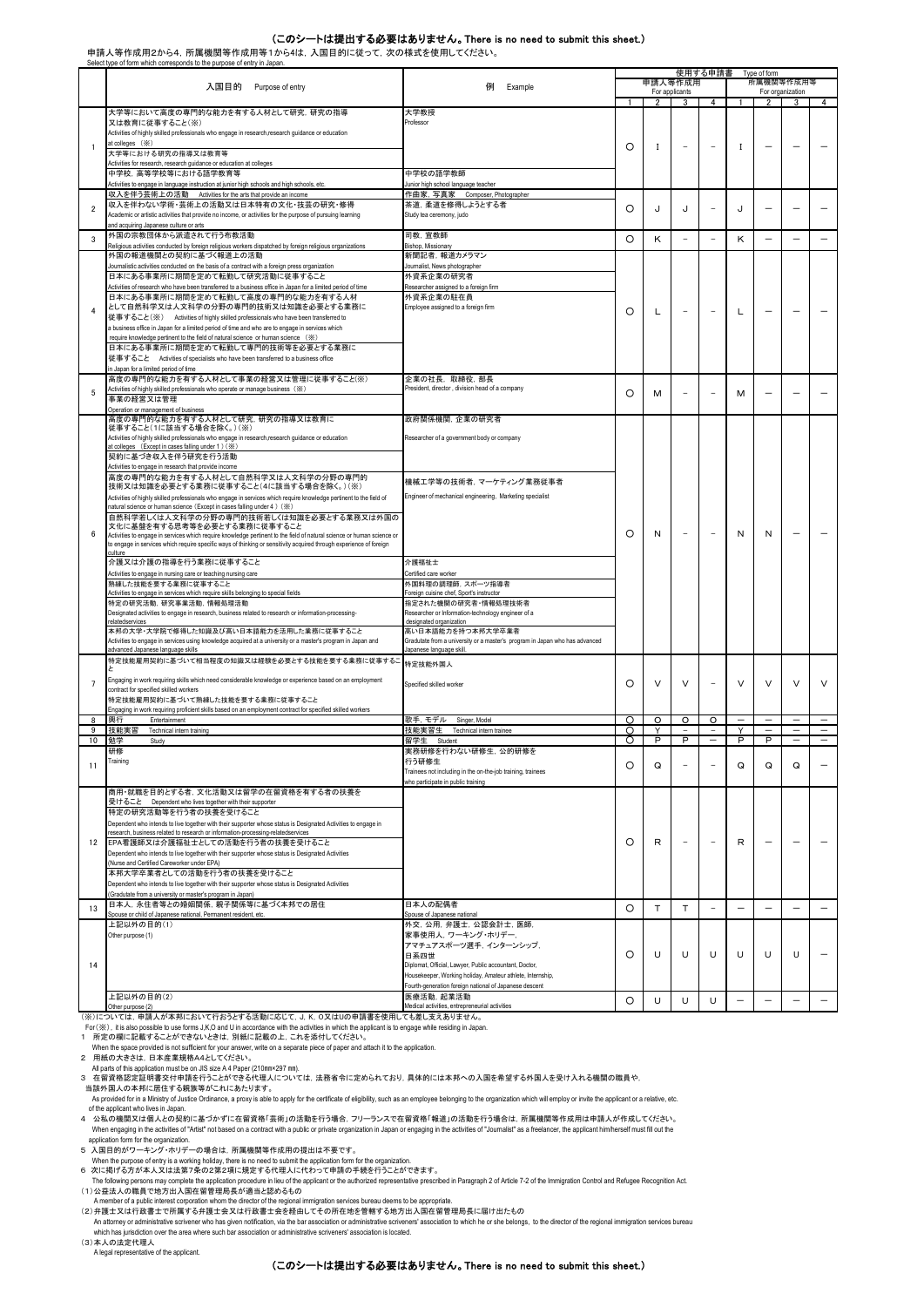## 申請人等作成用 2 L (「高度専門職(1号ロ)」・「報道」・「研究(転勤)」・「企業内転勤」) 在留資格認定証明書用

| 22        | 勤務先又は活動先<br>Place of employment or activity<br>(1)名称                  |           |                                     | ※ (2)及び(3)については、主たる勤務又は活動場所の所在地及び電話番号を記載すること。<br>For sub-items (2) and (3), give the address and telephone number of your principal place of employment/activity.                                                                                                                                                                                                 |                                                        | 支店・事業所名              |                                                                       |               |            |                                                                                                                                                         |     |
|-----------|-----------------------------------------------------------------------|-----------|-------------------------------------|-------------------------------------------------------------------------------------------------------------------------------------------------------------------------------------------------------------------------------------------------------------------------------------------------------------------------------------------------------------------|--------------------------------------------------------|----------------------|-----------------------------------------------------------------------|---------------|------------|---------------------------------------------------------------------------------------------------------------------------------------------------------|-----|
|           | Name<br>(2)所在地<br>Address                                             |           |                                     |                                                                                                                                                                                                                                                                                                                                                                   |                                                        | Name of branch       | (3)電話番号                                                               | Telephone No. |            |                                                                                                                                                         |     |
| 23        | (1)名 称<br>Name<br>(2)所在地<br>Address                                   |           |                                     | 派遣元会社若しくは団体又は契約を締結している報道機関<br>Company or organization to which the applicant belongs overseas / Press which is under contract with the applicant                                                                                                                                                                                                                  |                                                        |                      |                                                                       |               |            |                                                                                                                                                         |     |
| 24        | 親会社<br>Holding company<br>支部・支店<br><b>Branch office</b>               |           |                                     | 派遣元会社又は団体と勤務先との関係(派遣元から見て)<br>Relationship between the company (organization) to which the applicant belongs overseas and the place of employment in Japan<br>(from side of the company to which the applicant belongs overseas)<br>□ 子会社<br>Subsidiary<br>□ その他(<br>Others                                                                                       |                                                        | 本部・本店<br>Main office |                                                                       |               |            |                                                                                                                                                         |     |
| 25        | 職 歴<br>入社                                                             |           | (外国におけるものを含む)<br>退社                 |                                                                                                                                                                                                                                                                                                                                                                   | Work experience (including those in a foreign country) |                      | 入社                                                                    |               | 退社         |                                                                                                                                                         |     |
| 年<br>Year | Date of joining the company Date of leaving the company<br>月<br>Month | 年<br>Year | 月<br>Month                          | 勤務先名称<br>Place of employment                                                                                                                                                                                                                                                                                                                                      |                                                        | 年<br>Year            | Date of joining the company Date of leaving the company<br>月<br>Month | 年<br>Year     | 月<br>Month | 勤務先名称<br>Place of employment                                                                                                                            |     |
|           |                                                                       |           |                                     |                                                                                                                                                                                                                                                                                                                                                                   |                                                        |                      |                                                                       |               |            |                                                                                                                                                         |     |
| 26        | (1)氏 名<br>Name<br>(3)住 所                                              |           |                                     | 申請人,法定代理人,法第7条の2第2項に規定する代理人<br>Applicant, legal representative or the authorized representative, prescribed in Paragraph 2 of Article 7-2.                                                                                                                                                                                                                        |                                                        |                      | (2)本人との関係<br>Relationship with the applicant                          |               |            |                                                                                                                                                         |     |
|           | Address<br>電話番号                                                       |           |                                     |                                                                                                                                                                                                                                                                                                                                                                   |                                                        |                      | 携帯電話番号                                                                |               |            |                                                                                                                                                         |     |
|           | Telephone No.                                                         |           |                                     | 以上の記載内容は事実と相違ありません。<br>申請人(代理人)の署名/申請書作成年月日                                                                                                                                                                                                                                                                                                                       |                                                        |                      | Cellular Phone No.                                                    |               | 年          | I hereby declare that the statement given above is true and correct.<br>Signature of the applicant (representative) / Date of filling in this form<br>月 | 日   |
| 注         | 意<br>Attention                                                        |           | part concerned and sign their name. | 申請書作成後申請までに記載内容に変更が生じた場合,申請人(代理人)が変更箇所を訂正し,署名すること。<br>申請書作成年月日は申請人(代理人)が自署すること。<br>In cases where descriptions have changed after filling in this application form up until submission of this application, the applicant (representative) must correct the<br>The date of preparation of the application form must be written by the applicant (representative). |                                                        |                      |                                                                       |               | Year       | Month                                                                                                                                                   | Day |
|           | ※ 取次者<br>(1)氏 名<br>Name                                               |           | Agent or other authorized person    |                                                                                                                                                                                                                                                                                                                                                                   | (2)住所<br>Address                                       |                      |                                                                       |               |            |                                                                                                                                                         |     |
|           | (3)所属機関等                                                              |           |                                     | Organization to which the agent belongs                                                                                                                                                                                                                                                                                                                           |                                                        |                      |                                                                       |               | 電話番号       | Telephone No.                                                                                                                                           |     |
|           |                                                                       |           |                                     |                                                                                                                                                                                                                                                                                                                                                                   |                                                        |                      |                                                                       |               |            |                                                                                                                                                         |     |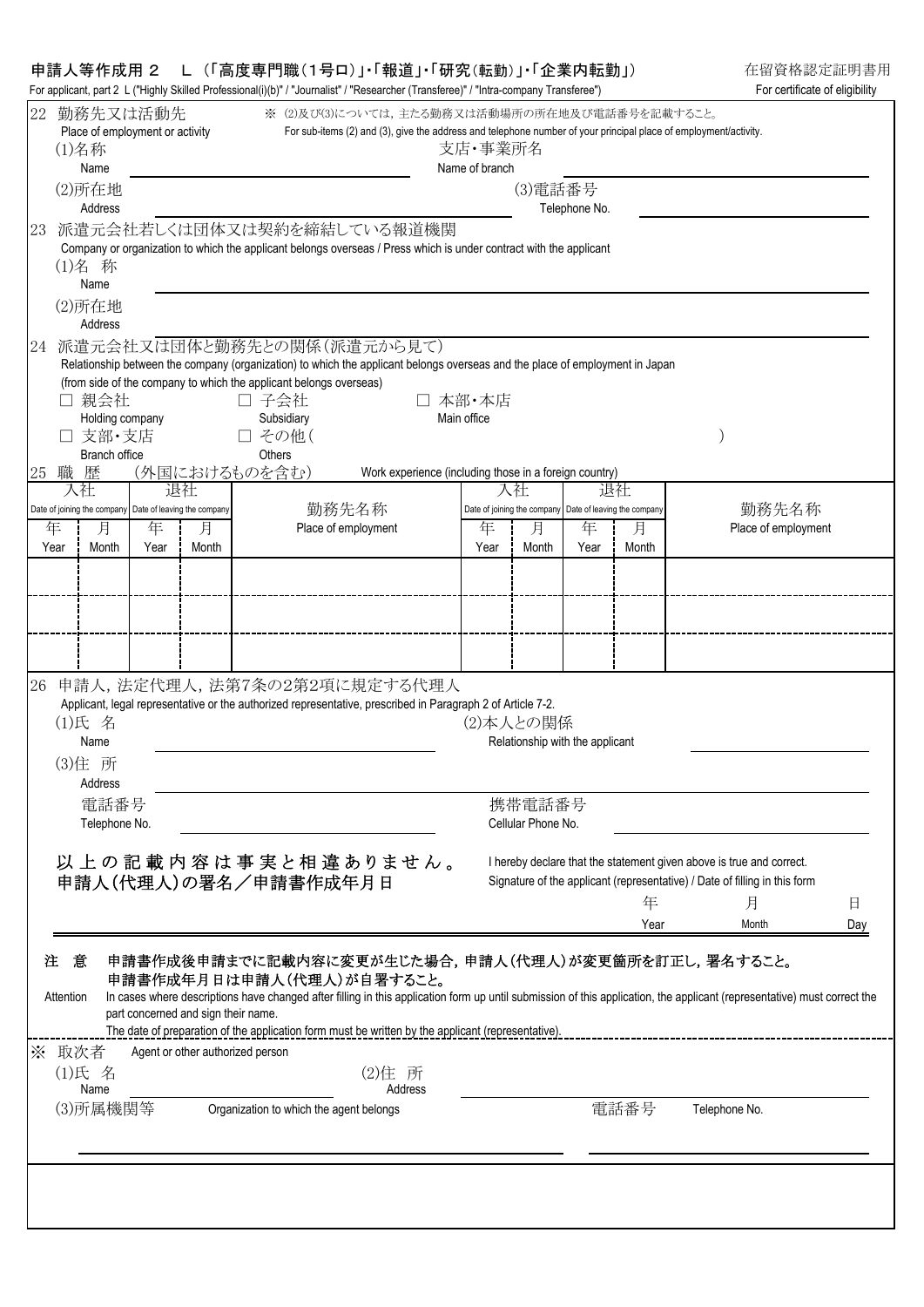|                                                                                                                                                                                                                                                                                | 1 契約又は招へいする外国人の氏名<br>Name of foreign national being offered a contract or an invitation |                  |        |   |             |                                                                                                            |                             |         |                                                                                                                                         |               |  |                  |  |                                                         |            |  |          |
|--------------------------------------------------------------------------------------------------------------------------------------------------------------------------------------------------------------------------------------------------------------------------------|-----------------------------------------------------------------------------------------|------------------|--------|---|-------------|------------------------------------------------------------------------------------------------------------|-----------------------------|---------|-----------------------------------------------------------------------------------------------------------------------------------------|---------------|--|------------------|--|---------------------------------------------------------|------------|--|----------|
| 契約の形態<br>Form of contract<br>所属機関等契約先                                                                                                                                                                                                                                          | П.<br>The contracting organization such as the organization of affiliation              | 雇用<br>Employment |        |   |             | 委任<br>Delegation                                                                                           |                             |         | 請負<br>Contract agreement                                                                                                                |               |  | □ その他(<br>Others |  |                                                         |            |  |          |
| ※ (1), (3), (4), (6)及び(9)については、主に勤務させる場所について記載すること。<br>For sub-items $(1),(3),(4),(6)$ and $(9),$ fill in the information of principal place of employment where foreign national is to work.                                                                                  |                                                                                         |                  |        |   |             |                                                                                                            |                             |         |                                                                                                                                         |               |  |                  |  |                                                         |            |  |          |
| $(1)$ 名称                                                                                                                                                                                                                                                                       |                                                                                         |                  |        |   |             |                                                                                                            |                             |         | (2) 法人番号 (13桁)                                                                                                                          |               |  |                  |  | Corporation no. (combination of 13 numbers and letters) |            |  |          |
| Name                                                                                                                                                                                                                                                                           |                                                                                         |                  |        |   |             |                                                                                                            |                             |         |                                                                                                                                         |               |  |                  |  |                                                         |            |  |          |
| (3)支店·事業所名                                                                                                                                                                                                                                                                     |                                                                                         |                  |        |   |             |                                                                                                            |                             |         | (4)雇用保険適用事業所番号(11桁)※非該当事業所は記入省略<br>Employment insurance application office number (11 digits) *If not applicable, it should be omitted. |               |  |                  |  |                                                         |            |  |          |
| Name of branch                                                                                                                                                                                                                                                                 |                                                                                         |                  |        |   |             |                                                                                                            |                             |         |                                                                                                                                         |               |  |                  |  |                                                         |            |  |          |
| (5)業種<br>Business type                                                                                                                                                                                                                                                         | (注意)                                                                                    |                  |        |   |             | 別紙「業種一覧」の1~45,47から選択してください。                                                                                |                             |         |                                                                                                                                         |               |  |                  |  |                                                         |            |  |          |
| ○ 主たる業種を別紙「業種一覧」から選択して番号を記入(1つのみ)                                                                                                                                                                                                                                              | Attention                                                                               |                  |        |   |             | Please select from 1 to 45 and 47 on the attached ""a list of business type."                              |                             |         |                                                                                                                                         |               |  |                  |  |                                                         |            |  |          |
| Select the main business type from the attached sheet "a list of business type " and write the corresponding number (select only one)                                                                                                                                          |                                                                                         |                  |        |   |             |                                                                                                            |                             |         |                                                                                                                                         |               |  |                  |  |                                                         |            |  |          |
| ○ 他に業種があれば別紙「業種一覧」から選択して番号を記入(複数選択可)<br>If there are other business types, select from the attached sheet "a list of business type " and write the corresponding number (multiple answers possible)                                                                            |                                                                                         |                  |        |   |             |                                                                                                            |                             |         |                                                                                                                                         |               |  |                  |  |                                                         |            |  |          |
| (6)所在地                                                                                                                                                                                                                                                                         |                                                                                         |                  |        |   |             |                                                                                                            |                             |         |                                                                                                                                         | 電話番号          |  |                  |  |                                                         |            |  |          |
| Address<br>(7)資本金                                                                                                                                                                                                                                                              |                                                                                         |                  |        | 円 |             | (8)年間売上高(直近年度)                                                                                             |                             |         |                                                                                                                                         | Telephone No. |  |                  |  |                                                         |            |  | 円        |
| Capital                                                                                                                                                                                                                                                                        |                                                                                         |                  |        |   |             |                                                                                                            | Annual sales (latest year)  |         |                                                                                                                                         |               |  |                  |  |                                                         |            |  |          |
| (9)従業員数<br>Number of employees                                                                                                                                                                                                                                                 |                                                                                         |                  |        | 名 |             | うち外国人職員数                                                                                                   | Number of foreign employees |         |                                                                                                                                         |               |  |                  |  |                                                         |            |  |          |
| 4 給与・報酬(税引き前の支払額)                                                                                                                                                                                                                                                              |                                                                                         |                  | ⋇      |   |             | 各種手当(通勤・住宅・扶養等)・実費弁償の性格を有するものを除く。                                                                          |                             |         |                                                                                                                                         |               |  |                  |  |                                                         |            |  |          |
| Salary/Reward (amount of payment before taxes)                                                                                                                                                                                                                                 | 円                                                                                       |                  | □ 年額   |   |             | Excludes various types of allowances (commuting, housing, dependents, etc.) and personal expenses.<br>□ 月額 |                             |         |                                                                                                                                         |               |  |                  |  |                                                         |            |  |          |
|                                                                                                                                                                                                                                                                                | Yen                                                                                     |                  | Annual |   |             | Monthly                                                                                                    |                             |         |                                                                                                                                         |               |  |                  |  |                                                         |            |  |          |
| 5 職務上の地位(役職名)<br>Position(Title)                                                                                                                                                                                                                                               |                                                                                         |                  |        |   | <u>口 なし</u> |                                                                                                            |                             |         | 6 派遣·就労予定期間<br>Period of dispatch or work                                                                                               |               |  |                  |  |                                                         |            |  |          |
| 職種                                                                                                                                                                                                                                                                             | $\frac{\Box \delta v}{\gamma_{\text{es}}}$                                              |                  |        |   |             |                                                                                                            |                             |         |                                                                                                                                         |               |  |                  |  |                                                         |            |  |          |
| Occupation<br>○主たる職種を別紙「職種一覧」から選択して番号を記入(1つのみ)                                                                                                                                                                                                                                 |                                                                                         |                  |        |   |             |                                                                                                            |                             |         |                                                                                                                                         |               |  |                  |  |                                                         |            |  |          |
| Select the main type of work from the attached sheet "a list of occupation ", and fill in the number (select only one)<br>○「企業内転勤」「報道」又は「高度専門職」での入国を希望する場合で,                                                                                                                   |                                                                                         |                  |        |   |             |                                                                                                            |                             |         |                                                                                                                                         |               |  |                  |  |                                                         |            |  |          |
| 他に職種があれば別紙「職種一覧」から選択して番号を記入(複数選択可)                                                                                                                                                                                                                                             |                                                                                         |                  |        |   |             |                                                                                                            |                             |         |                                                                                                                                         |               |  |                  |  |                                                         |            |  |          |
| If the applicant wishes to enter Japan with the status of residence of "Intra-company transferee", "Journalist" or "Highly Skilled<br>Professional", and will also engage in other occupation, select from "a list of occupation" and write the corresponding number (multiple |                                                                                         |                  |        |   |             |                                                                                                            |                             |         |                                                                                                                                         |               |  |                  |  |                                                         |            |  |          |
| answers possible)                                                                                                                                                                                                                                                              |                                                                                         |                  |        |   |             |                                                                                                            |                             |         |                                                                                                                                         |               |  |                  |  |                                                         |            |  |          |
| (注意)<br>Attention<br>・「企業内転勤」での入国を希望する場合は,別紙「職種一覧」の2~15,17~18,24~31,999から選択してください。                                                                                                                                                                                             |                                                                                         |                  |        |   |             |                                                                                                            |                             |         |                                                                                                                                         |               |  |                  |  |                                                         |            |  |          |
| Those who wish to enter Japan with "Intra-company Transferee" should select from 2 to 15,from 17 to 18,from 24 to 31 and 999 on the attached "a list of occupation".<br>・「研究(転勤)」での入国を希望する場合は,別紙「職種一覧」の「3 調査研究」を選択してください。                                                      |                                                                                         |                  |        |   |             |                                                                                                            |                             |         |                                                                                                                                         |               |  |                  |  |                                                         |            |  |          |
| Those who wish to enter Japan with "Researcher (Transferee)" should select "3. Research" on the attached "a list of occupation."                                                                                                                                               |                                                                                         |                  |        |   |             |                                                                                                            |                             |         |                                                                                                                                         |               |  |                  |  |                                                         |            |  |          |
| ・「報道」での入国を希望する場合は、別紙「職種一覧」の45~46から選択してください。<br>Those who wish to enter Japan with "Journalist" should select from 45 to 46 on the attached "a list of occupation".                                                                                                             |                                                                                         |                  |        |   |             |                                                                                                            |                             |         |                                                                                                                                         |               |  |                  |  |                                                         |            |  |          |
| ・「高度専門職」での入国を希望する場合は,別紙「職種一覧」の2~15,17~18,24~31,45~46,999から主たる職務内容と<br>して選択した上で、併せて関連する事業を自ら経営する活動を行う場合、他の職種として「1 経営」を選択してください。                                                                                                                                                 |                                                                                         |                  |        |   |             |                                                                                                            |                             |         |                                                                                                                                         |               |  |                  |  |                                                         |            |  |          |
|                                                                                                                                                                                                                                                                                |                                                                                         |                  |        |   |             |                                                                                                            |                             |         |                                                                                                                                         |               |  |                  |  |                                                         |            |  |          |
| Those who wish to enter Japan as "Highly Skilled Professional" should select from 2 to 15, from 17 to 18, from 24 to 31, from 45 to 46 and 999 on the attached "a list of occupation" as the main contents of their duties and                                                 |                                                                                         |                  |        |   |             |                                                                                                            |                             |         |                                                                                                                                         |               |  |                  |  |                                                         |            |  |          |
| concurrently select "1 Business Management" as another occupation if they carry out activities to operate a related business themselves.<br>活動内容詳細 Details of activities                                                                                                       |                                                                                         |                  |        |   |             |                                                                                                            |                             |         |                                                                                                                                         |               |  |                  |  |                                                         |            |  |          |
|                                                                                                                                                                                                                                                                                |                                                                                         |                  |        |   |             |                                                                                                            |                             |         |                                                                                                                                         |               |  |                  |  |                                                         |            |  |          |
|                                                                                                                                                                                                                                                                                |                                                                                         |                  |        |   |             |                                                                                                            |                             |         |                                                                                                                                         |               |  |                  |  |                                                         |            |  |          |
| 派遣元会社若しくは団体又は契約を締結している報道機関                                                                                                                                                                                                                                                     |                                                                                         |                  |        |   |             |                                                                                                            |                             |         |                                                                                                                                         |               |  |                  |  |                                                         |            |  |          |
| Company or organization to which the applicant belongs overseas / Press which is under contract with the applicant<br>(1)名 称                                                                                                                                                   |                                                                                         |                  |        |   |             |                                                                                                            |                             | (2)所在地  |                                                                                                                                         |               |  |                  |  |                                                         |            |  |          |
| Name                                                                                                                                                                                                                                                                           |                                                                                         |                  |        |   |             |                                                                                                            |                             | Address |                                                                                                                                         |               |  |                  |  |                                                         |            |  |          |
| 派遣元会社又は団体と勤務先との関係(勤務先から見て)<br>10<br>Relationship between the company (organization) to which the applicant belongs overseas and the place of employment in Japan                                                                                                               |                                                                                         |                  |        |   |             |                                                                                                            |                             |         |                                                                                                                                         |               |  |                  |  |                                                         |            |  |          |
| (from side of the place of employment in Japan)<br>口 親会社<br>口 子会社                                                                                                                                                                                                              |                                                                                         | 口 本部・本店          |        |   |             | □ 支部・支店                                                                                                    |                             |         | □ その他 (                                                                                                                                 |               |  |                  |  |                                                         |            |  |          |
| Subsidiary<br>Holding company                                                                                                                                                                                                                                                  |                                                                                         | Main office      |        |   |             | Branch office                                                                                              |                             |         | Others                                                                                                                                  |               |  |                  |  |                                                         |            |  |          |
| 以上の記載内容は事実と相違ありません。<br>所属機関等契約先の名称,代表者氏名の記名/申請書作成年月日                                                                                                                                                                                                                           |                                                                                         |                  |        |   |             | I hereby declare that the statement given above is true and correct.                                       |                             |         |                                                                                                                                         |               |  |                  |  |                                                         |            |  |          |
| Name of the contracting organization such as the organization of affiliation and representative of the organization $\angle$ Date of filling in this form                                                                                                                      |                                                                                         |                  |        |   |             |                                                                                                            |                             |         |                                                                                                                                         |               |  |                  |  |                                                         |            |  |          |
|                                                                                                                                                                                                                                                                                |                                                                                         |                  |        |   |             |                                                                                                            |                             |         |                                                                                                                                         |               |  | 年<br>Year        |  |                                                         | 月<br>Month |  | 日<br>Day |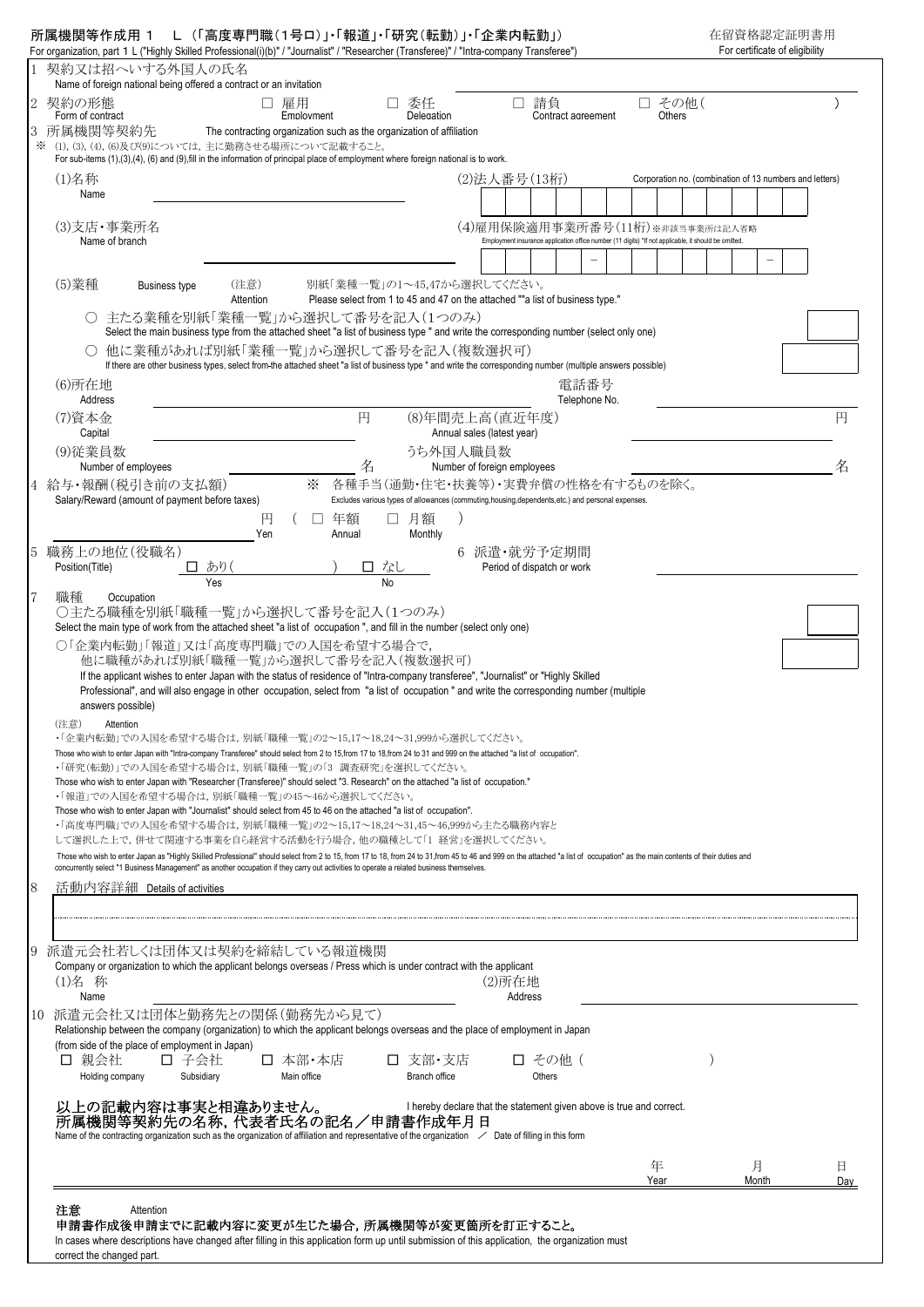## (このシートは提出する必要はありません。There is no need to submit this sheet.)

|            | 別紙 業種一覧                          | Attachment: A list of business type                                                                         |                                                                                                                                                |  |  |  |  |  |  |
|------------|----------------------------------|-------------------------------------------------------------------------------------------------------------|------------------------------------------------------------------------------------------------------------------------------------------------|--|--|--|--|--|--|
|            | 農林業                              |                                                                                                             | Agriculture                                                                                                                                    |  |  |  |  |  |  |
| $\sqrt{2}$ | 漁業                               |                                                                                                             | Fishery                                                                                                                                        |  |  |  |  |  |  |
| 3          | 鉱業,採石業,砂利採取業                     |                                                                                                             | Mining, quarrying, gravel extraction                                                                                                           |  |  |  |  |  |  |
| 4          | 建設業                              |                                                                                                             | Construction                                                                                                                                   |  |  |  |  |  |  |
| 5          |                                  | 食料品                                                                                                         | Food products                                                                                                                                  |  |  |  |  |  |  |
| $\,6\,$    |                                  | 繊維工業                                                                                                        | Textile industry                                                                                                                               |  |  |  |  |  |  |
| 7          |                                  | プラスチック製品                                                                                                    | Plastic products                                                                                                                               |  |  |  |  |  |  |
| 8          | 製造業                              | 金属製品                                                                                                        | Metal products<br>Industrial machinery and equipment<br>Electrical machinery and equipment                                                     |  |  |  |  |  |  |
| 9          | Manufacturing                    | 生産用機械器具                                                                                                     |                                                                                                                                                |  |  |  |  |  |  |
| 10         |                                  | 電気機械器具                                                                                                      |                                                                                                                                                |  |  |  |  |  |  |
| 11         |                                  | 輸送用機械器具                                                                                                     | Transportation machinery and equipment                                                                                                         |  |  |  |  |  |  |
| 12         |                                  | その他(他に分類されないもの)                                                                                             | Others                                                                                                                                         |  |  |  |  |  |  |
| 13         | 電気・ガス・熱供給・水道業                    |                                                                                                             | Electricity, gas, heat supply, water supply                                                                                                    |  |  |  |  |  |  |
| 14         | 情報通信業                            |                                                                                                             | Information and communication industry                                                                                                         |  |  |  |  |  |  |
| 15         | 運輸·信書便事業                         |                                                                                                             | Transportation and correspondence                                                                                                              |  |  |  |  |  |  |
| 16         |                                  | 各種商品(総合商社等)                                                                                                 | Various products (general trading company, etc.)                                                                                               |  |  |  |  |  |  |
| 17         |                                  | 繊維・衣服等                                                                                                      | Textile, clothing, etc.                                                                                                                        |  |  |  |  |  |  |
| 18         | 卸売業                              | 飲食料品                                                                                                        | Food and beverages                                                                                                                             |  |  |  |  |  |  |
| 19         | Wholesale                        | 建築材料,鉱物·金属材料等                                                                                               | Building materials, mineral and metal materials etc.                                                                                           |  |  |  |  |  |  |
| 20         |                                  | 機械器具                                                                                                        | Machinery and equipment                                                                                                                        |  |  |  |  |  |  |
| 21         |                                  | その他                                                                                                         | Others                                                                                                                                         |  |  |  |  |  |  |
| 22         |                                  | 各種商品                                                                                                        | Various products                                                                                                                               |  |  |  |  |  |  |
| 23         |                                  | 織物・衣服・身の回り品                                                                                                 | Fabric, clothing, personal belongings                                                                                                          |  |  |  |  |  |  |
| 24         | 小売業                              | 飲食料品(コンビニエンスストア等)                                                                                           | Food and beverages (convenience store, etc.)                                                                                                   |  |  |  |  |  |  |
| 25         | Retail                           | 機械器具                                                                                                        | Machinery and equipment retailing                                                                                                              |  |  |  |  |  |  |
| 26         |                                  | その他                                                                                                         | Others                                                                                                                                         |  |  |  |  |  |  |
| 27         | 金融·保険業                           |                                                                                                             | Finance / insurance                                                                                                                            |  |  |  |  |  |  |
|            | 28 不動産·物品賃貸業                     |                                                                                                             | Real estate / rental goods                                                                                                                     |  |  |  |  |  |  |
| 29         |                                  | 学術·開発研究機関                                                                                                   | Academic research, specialized / technical service industry                                                                                    |  |  |  |  |  |  |
| 30         | 学術研究,専門・技術<br>サービス業              | 専門サービス業(他に分類されないもの)                                                                                         | Specialized service industry (not categorized elsewhere)                                                                                       |  |  |  |  |  |  |
| 31         | Academic research, specialized / | 広告業                                                                                                         | Advertising industry                                                                                                                           |  |  |  |  |  |  |
| 32         | technical services               | 技術サービス業(他に分類されないもの)                                                                                         | Technical service industry (not categorized elsewhere)                                                                                         |  |  |  |  |  |  |
| 33         | 宿泊業                              |                                                                                                             | Accommodation                                                                                                                                  |  |  |  |  |  |  |
| 34         | 飲食サービス業                          |                                                                                                             | Food and beverage service industry                                                                                                             |  |  |  |  |  |  |
| 35         | 生活関連サービス(理容・美容等)・娯楽業             |                                                                                                             | Lifestyle-related services (barber / beauty, etc.) / entertainment industry                                                                    |  |  |  |  |  |  |
| 36         | 学校教育                             |                                                                                                             | School education                                                                                                                               |  |  |  |  |  |  |
| 37         | その他の教育,学習支援業                     |                                                                                                             | Other education, learning support industry                                                                                                     |  |  |  |  |  |  |
| 38         |                                  | 医療業                                                                                                         | Medical industry                                                                                                                               |  |  |  |  |  |  |
| 39         | 医療・福祉業                           | 保健衛生                                                                                                        | Health and hygiene                                                                                                                             |  |  |  |  |  |  |
| 40         | Medical / welfare services       | 社会保険・社会福祉・介護事業                                                                                              | Social insurance / social welfare / nursing care                                                                                               |  |  |  |  |  |  |
|            |                                  |                                                                                                             |                                                                                                                                                |  |  |  |  |  |  |
|            |                                  |                                                                                                             |                                                                                                                                                |  |  |  |  |  |  |
| 41         |                                  | 複合サービス事業(郵便局,農林水産業協同組合,事業協同組合(他に分類されないもの))                                                                  |                                                                                                                                                |  |  |  |  |  |  |
|            |                                  |                                                                                                             | Combined services (post office, agriculture, forestry and fisheries cooperative association, business cooperative (not categorized elsewhere)) |  |  |  |  |  |  |
| 42         | 職業紹介・労働者派遣業                      |                                                                                                             | Employment placement / worker dispatch industry                                                                                                |  |  |  |  |  |  |
| 43         |                                  | その他の事業サービス業(速記・ワープロ入力・複写業,建物サービス業,警備業等)                                                                     |                                                                                                                                                |  |  |  |  |  |  |
|            |                                  | Other business services (shorthand / word processing / copying, building services, security business, etc.) |                                                                                                                                                |  |  |  |  |  |  |
| 44         | その他のサービス業(他に分類されないもの)            |                                                                                                             | Other service industries                                                                                                                       |  |  |  |  |  |  |
| 45         | 宗教                               |                                                                                                             | Religion                                                                                                                                       |  |  |  |  |  |  |
| 46         | 公務(他に分類されるものを除く)<br>47 分類不能の産業   |                                                                                                             | Public service (not categorized elsewhere)<br>Unclassifiable industry                                                                          |  |  |  |  |  |  |